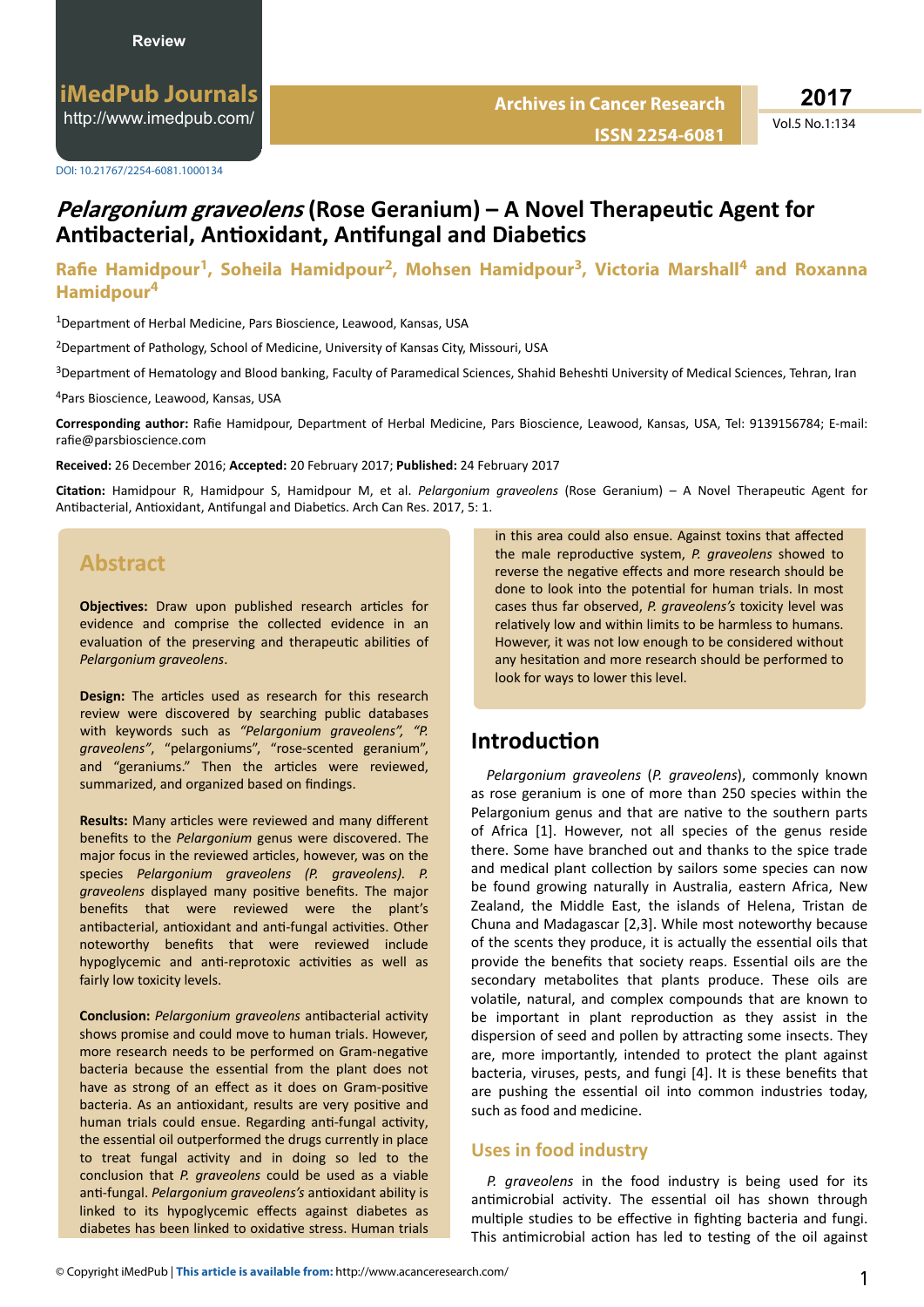**ISSN 2254-6081** Vol.5 No.1:134

food spoilage pathogens and has shown promising results. Enough so that it has been highly considered in the food industry as a preservative agent [5].

The most recent, and likely most relevant, use of the plant is in the medical field. P. graveolens has shown potential in many different studies for its abundance of positive benefits. These benefits include antibacterial, antifungal and antioxidant activity, and others. Traditionally, the plant has been used to treat a variety of symptoms including: nephritis, wounds, fever, colds and sore throats, inflammation, heavy menstrual flow, hemorrhoids, dysentery, cancer gastrointestinal diseases, hyperglycemia, insomnia, heart disease, asthma, nausea and vomiting, fever and tuberculosis to name a few [2,3,6,7].

The intent of this comprehensive research article review is to review the clinical tests that determine the benefits of *Pelargonium graveolens* as a preservative and therapeutic agent via the examination of the antibacterial, antioxidant, antifungal and hypoglycemic activities, and repro-toxic and toxic effects of the plant's essential oils.

# **Results**

### **Anti-bacterial activity**

Drug resistant bacteria are becoming a more prevalent issue every day. In a search for an answer, medicine has turned back to traditional medicines. *Pelargonium graveolens* is known for its abilities to combat bacteria. A number of studies were performed to examine exactly how effective the plant is against different bacteria. To start looking into the effects, a study evaluated *Pelargonium graveolens* against a number of different Gram-positive and Gram-negative bacteria [5]. The bacteria in this study were *Staphylococcus aureus, Staphylococcus epidermidis, Bacillus ƐƵbƟůŝƚƐ, Escherichia coli, Citrobacter freundii, Proteus vulgaris, ^ĞƌƌĂƟĂ marcescen, Salmonella typhimurium, Klebsiella pneumonia, Pseudomonas aeruginosa, and Enterobacter aerogenes. S. aureus, B. subtilis,* and *E. coli* had multiple strains that were tested [5]. This study showed that a zone of inhibition was recognized with both Gram-positive and Gram-negative bacteria. However, the zone was greater in the Gram-positive bacteria. Specifically, the rose geranium oil was effective against the Gram-negative bacteria *E. coli, P. vulgaris* and *E. aerogenes* but had no effect on *P. aeruginosa and K. pneumonia*. The bias was shown when viewed against *S. aureus, E. faecalis, B. subtilis*, and *S. epiedermis* as these Gram-positive bacteria displayed greater inhibition zones than the Gram-negative bacteria [5,6].

Another study, by Anis Ben Hsouna et al., showed similar findings to the study afore-mentioned [7]. Additionally, this study looked into the oil's preference of Gram-positive bacteria over Gram-negative bacteria. It concluded that the Gram-positive bacteria were preferred because they lacked the hydrophilic polysaccharide chain that acts as a barrier for Gram-negative bacteria. This difference is what allows Gramnegative bacteria to be less susceptible to the *Pelargonium graveolens* oil [7].

Dorman et al. produced a study that focused on the volatile oils of different plants, *Pelargonium graveolens* included [8]. The results of the study stated that all of the twenty-five tested bacterial strains (nine Gram-positive and sixteen Gramnegative) displayed some degree of susceptibility towards the *P. graveolens* oil and *P. graveolens* displayed a bias towards Gram-positive bacteria over Gram-negative bacteria. However, this study also looked into whether or not the bias could be lessened and the susceptibility of Gram-negative bacteria could be increased [7]. Dorman found that through the addition of an alkyl substituent in the non-phenolic ring structure, more Gram-negative bacteria were affected, thus indicating that the alkylation influences Gram sensitivity and that if an alkylic side chain could be added to the oil, its effects could be enhanced and used as a very effective disinfectant, food preserving agent or chemotherapeutic agent [8-11].

In yet another study, strictly the essential oil of *Pelargonium graveolens* was evaluated against the six bacterial strains of *Listeria monocytogenes, Salmonella ĞŶƚĞƌŝƟĚŝƐ, Escherichia coli, Staphylococcus aureus, Pseudomonas aeruginosa, and* Bacillus subtilis [4]. These results conclude that all of the strains with the exception of *L. monocotyogenes* and *E. coli* were susceptible. S. aureus proved to once again be the most susceptible. The essential oil proved to be more effective than the controls of amoxicillin and chloramphenicol, thus suggesting it could make a better antibacterial agent than the current drugs in place [4].

### **Anti-oxidant activity**

The human body functions on reduction-oxidation reactions, thus making the need for oxidative processes a necessity. However, too much oxidation leads to oxidative stress and a number of other negative effects. Some of those effects could lead to diseases like cancer, cardiovascular disease and diabetes [2,12-14]. Modern theory regarding free radical biology insinuates that reactive oxygen species are key factors in certain diseases (like those aforementioned) and risk factors for such diseases hold the potential to be reduced via alteration of the diet to an appropriate pattern and adding natural antioxidants. Pelargonium graveolens has been investigated for this purpose. Sanja Ćavar and Milka Maksimović tested hydrosols of *P. graveolens* stems and leaves against thymol in a 1,1-diphenyl-2-picrylhydrazyl (DPPH) solution. DPPH is a vibrant violet color and when free radicals are captured and reduced, the solution turns yellow: therefore, it is a great tool to visualize oxidations.2 The results of this study concluded that rose geranium essential oil from the stems possessed higher antioxidant activity than the leaves and that the hydrosols from both the stems and leaves were ten times higher than the thymol control [2,15-17].

### **Anti-fungal activity**

*Pelargonium graveolens, in addition to being known for its* antibacterial and antioxidant activity, was also thought to possess strong antifungal qualities as well. This is a major benefit in the food industries as many food spoilage pathogens are fungi.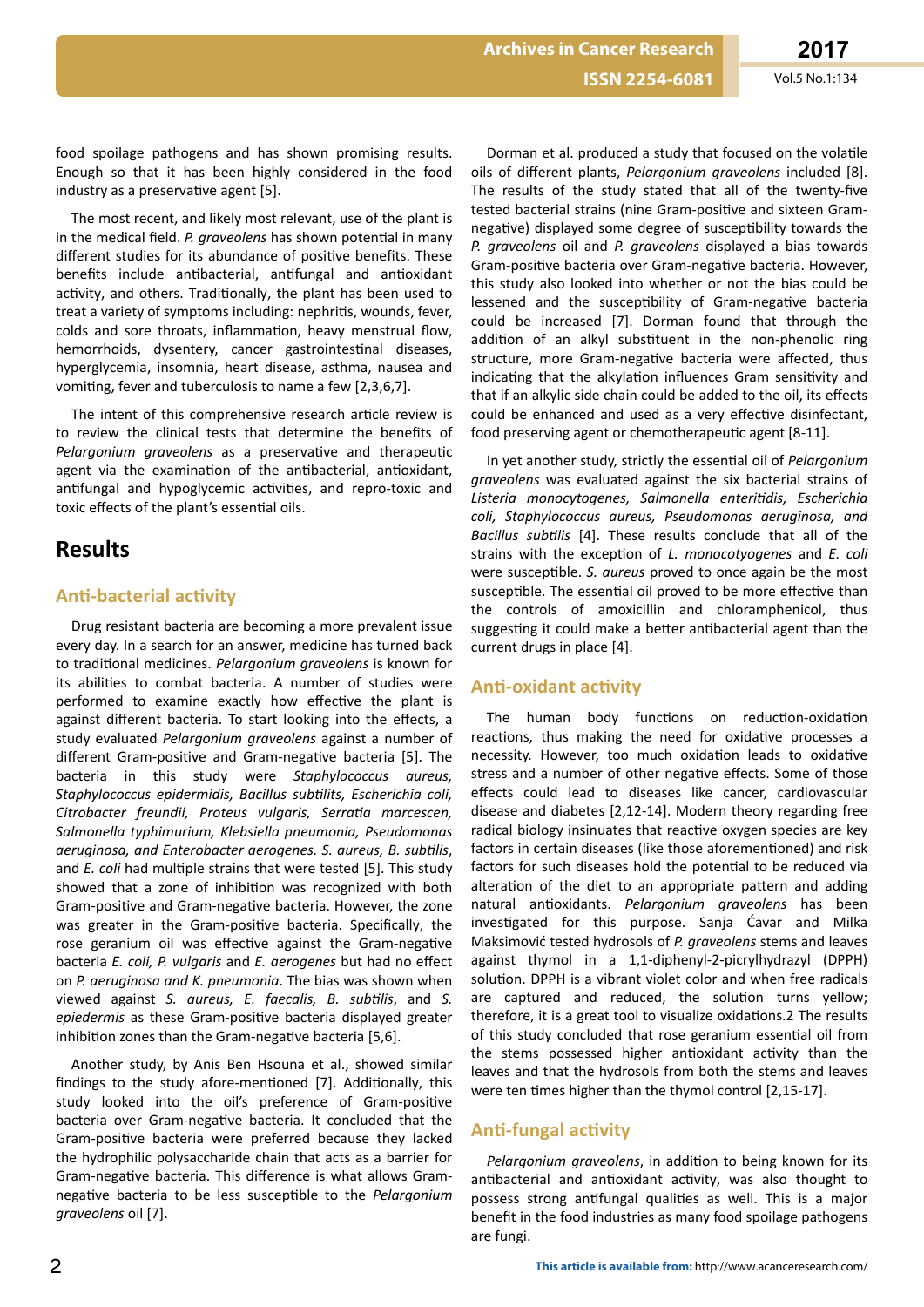**ISSN 2254-6081** Vol.5 No.1:134

A study by Mohamed Nadjib Boukhatem et al., looked at the antimicrobial activity of *P. graveolens* against a variety of spoilage agents. The tested fungi included *Candida lipolytica*, *Candida tropicalis, Candida sake, Candida parapsilosis, Candida kruse, Rhodoturla glutinis, as well as two strains of C. albincans*. This study also looked into the activity of the plant against bacteria. The results were interpreted as of a zone of inhibition (defined as areas of zero microbial growth). The result of the essential oil extract against the microbes showed that the oil was more effective on the yeasts than the bacteria [5]. It was particularly effective against *C. tropicalis and C. albicans. C. albicans* was even found to be more susceptible to the essential oil than the most susceptible bacterium, *S. aureus* [5,18-21].

Medicinally, the antifungal properties of *Pelargonium graveolens* have been shown to be effective against *Malasezia* species. Pityriasis versicolor (PV) is one of many skin diseases thought to be caused by the *Malassezia* genus. Naeini et al. tested *P. graveolens* against strains from *Malassezia* species (*Malassezia furfur, Malassezia globosa, and Malassezia obtusa*) that were isolated from patients with PV [22,23]. It was found that the rose geranium essential oil was active against all the tested strains, but was particularly effective against M. obtuse, against which the oil created an inhibition zone of greater than 50mm. In comparison to the control group, which consisted of Ketoconazole (the drug currently used to treat diseases of *Malassezia* species), it was observed that *P. graveolens* produced an inhibition zone twice the size of the one produced by the control group [22,24].

In another study, executed by Anis Ben Hsouna and Naceur Hamdi, *Pelargonium graveolens* was tested against several known mycotoxins: Asperillus niger, Aspergillus flavus, *Fusarium graminearum, Fusarium oxysporum, Fusarium culmorum, Rhizopus nigricans and Alternaria alternate* [7]. The study tested the rose geranium oil in different extracts (nhexane, ethyl acetate, and methanol) and the results were compared in terms of Minimum Inhibitory Concentrations (MICs). MIC was operationally defined as the lowest concentration of the total essential oil at which the microorganism does not demonstrate visible growth after incubation [7]. The n-hexane extract produced zero antifungal activity. The ethyl acetate extract inhibited the growth of the Fusarium species and strongly inhibited the growth of the *Aspergillus* species.

#### **Diabetic effects**

Diabetes mellitus is a prominent and continuously growing issue around the world today. In fact, the current adult prevalence of this disease sits at 285 million people. Unfortunately, this number is only expected to grow and, by the year 2030, reach an estimated 439 million. The disease is marked by hyperglycemia (high blood sugar) with an insulin impairment and or insulin action [12]. However, these are not the only symptoms. Also reported in connection with diabetes is an alteration in the intermediary metabolism of carbohydrates, lipids, and proteins [12].

Currently, studies are showing that the development and progression of the disease is brought on by oxidative stress; specifically, stress created by a hyperglycemia-induced generation of radicals. These radicals produce an abnormally high free radical level leading to membrane lipid peroxidation, protein glycation and a decrease in antioxidant defenses simultaneously resulting in membrane damage [12].

The current treatment for diabetes mellitus includes synthetic drugs or insulin. Both treatments have, over time, proven to help manage the disease. However, these two solutions create new problems of their own. Side effects noted by patients who are being treated with either one or both drug regimens are drug-resistance, hypoglycemia, edema and weight gain [12]. Clearly, these symptoms are counterproductive to their intended purpose and a hassle to have to deal with in an attempt to make one healthier. Thus, research has turned towards traditional medicine for an answer.

Rose geranium, which traditionally had been used as a diabetic, was put to the test [12]. In a study by Maher Boukis et al., *P. graveolens* was tested amongst alloxan-induced diabetic rats. The test evaluated the effects of different doses of rose geranium essential oil on the induced diabetic rats as opposed to those that were not induced and classified as normal control rats. The results showed that a dose of 150 mg/kg by body weight was the most effective dose of essential oil to treat diabetes mellitus. Once dosed with the oil, the diabetic rats displayed significant hypoglycemic effects. When the rats were diagnosed as diabetic (rats with blood glucose levels above 10 mmol/dm<sup>3</sup> after two weeks of alloxan injections) an increase in liver and kidney Thiobarbituric Acid Reactive Substances (TBARS) levels was observed. Then, after having been treated with the rose geranium essential oil, the liver and kidney TBARS levels significantly decreased, indicating that the oil made the rats less susceptible to peroxidative damage when under oxidative stress like diabetes [12]. It was observed that hyperglycemia depletes the antioxidant system in response to increased lipid peroxidation and the formation of free radicals. The rose geranium essential oil combats this by reducing oxidative stress via the prevention of the generation of free radicals, thus inhibiting the development of diabetes [12].

#### **Reprotoxicity**

The abundance of toxins in the environment and the negative effects from said toxins are becoming prevalent issues. The toxins are reported to be causing issues in male reproduction and cause a decline in the quality and quantity of human semen. Deltamethrin (DL) is one such toxin. In attempt to revert and prevent the negative effects of this toxin and others like it, attention was drawn back to traditional medicine [25]. An answer arose in Pelargonium graveolens, which is known for its antioxidant effects.

In a study performed by Ahlem Ben Slima et al., DL was administered to healthy, male, virgin mice. Upon examination. the mice displayed a significant decrease in sperm count and motility, testicular catalase and superoxide dismutase activity,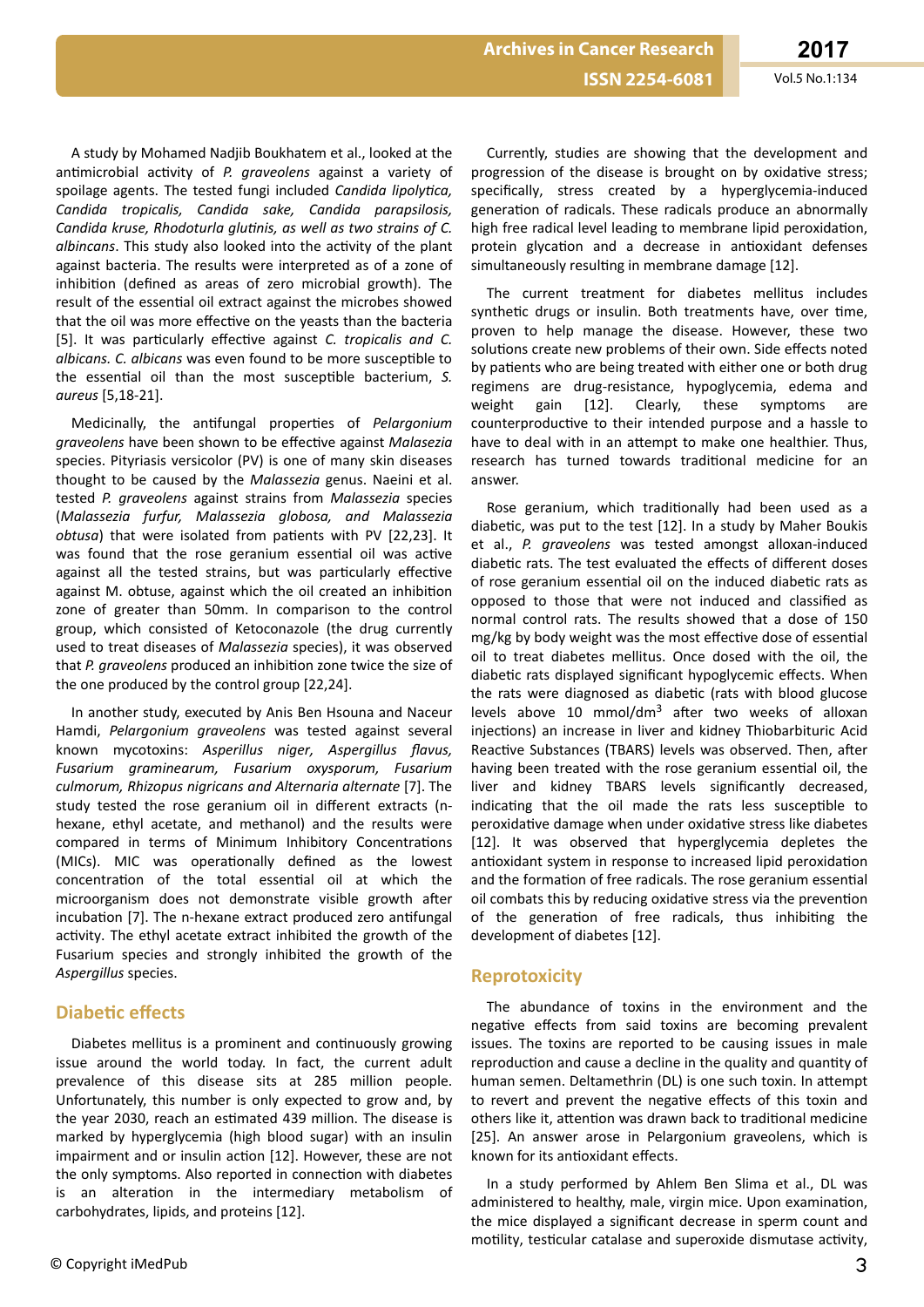and GSH (a natural antioxidant) and ascorbic acid levels. Additionally, an increase in abnormal morphology was observed. These effects when considered together lead to the conclusion that the Deltamethrin induced oxidative stress in the mice testes. When treated with the *P. graveolens*, the negative effects were reversed [25]. Slima et al. found that *P. graveolens* essential oil produced a strong protective effect against oxidative stress damage and that a dose of 67 mg/kg/day was sufficient to reduce protein oxidation in the testes as well as reduce oxidative stress and lipid peroxidation. The oil also improved the poor quality of the sperm [25].

#### **Toxicity**

Despite having proved to possess various benefits, P. *graveolens* ƐƟůů poses a threat in regards to toxicity. To keep an eye on the toxicity levels of different substances that are being used in either food or drugs, the USA's Food and Drug Administration (FDA) has created a list known as the Generally Recognized as Safe or GRAS list. The list recognizes *P. graveolens* oil as GRAS between 1.6 to 200 ppm [3]. In a study performed by Lalli et al., the *in vitro* toxicity of certain *Pelargonium* species was examined. Lalli et al. expressed toxicity in terms of the IC50 value. The IC 50 value was defined as the concentration the essential oil must be at to produce 50% decolorization of stable 2,2-diphenyl-1-picrylhydrazyl (DPPH) [6]. The lower the IC50 value the higher the toxicity. *Pelargonium graveolens* produced a fairly high IC50 value, meaning it is fairly non-toxic but levels should be monitored because it is not necessarily highly non-toxic either [6].

## **Discussion**

*Pelargonium graveolens* possess the common name of rose scented geranium and even more commonly, rose geranium. It is an herbal plant that has been used for centuries by many tribes as a medicine. Native to southern Africa, it has served the people there as medicine for a number of ailments, such as wounds, fevers, cold, inflammation, and more  $[6,2]$ . Currently, drug resistant microbes are on the rise and the drugs currently in use are failing. Traditional medicine has been revived to investigate the possibility of herbs and plants to combat the now drug resistant microbes. Thus, traditional medicine is gaining interest in the medical community as it could possess the answer. *Pelargonium graveolens* was known to possess many beneficial qualities and this review has explored a number of them. Multiple studies have shown that the plant possesses great antibacterial activity against Grampositive bacteria [4,5,7]. It also possesses the ability to combat Gram-negative bacteria but so far the greatest results have been seen with the addition of an alkyl substituent to help it [8]. Despite these positive outcomes, more research needs to be done to determine if more Gram-negative bacteria could be affected and if the best way to obtain results against Gramnegative bacteria is with the addition of the alkyl substituent. If there is a way to achieve the same outcome without the addition of the alkyl substituent, the extra effort and cost that would be saved might be able to influence some drug companies to make the effort to produce *Pelargonium graveolens* as an antibiotic.

Rose geranium has also proven to be a great antioxidant as it possesses the ability to not only capture free radicals, but also prevent a new generation of free radicals from forming, thus reducing oxidative stress and inhibiting the development of diabetes [12]. In an investigation on diabetes mellitus, it was discovered that disease could be brought on by oxidative stress [12]. As previously mentioned, Pelargonium graveolens has strong antioxidant abilities and when tested against mice that were induced with diabetes, the oil reversed the harmful effects. The effect from the experiment with the alloxan induced diabetic mice was revealing. More studies should be performed to try to replicate these results. If replicable, the oil could then be used in studies on humans to see if the same results appear and a new potential treatment for diabetes mellitus could arise. Research on the antioxidant effects of rose geranium is pretty conclusive; however, more could be done to actually see the antioxidant effect in humans. If applicable, humans could use the oil as (a) a simple antioxidant and (b) a potential treatment/preventative measure for diseases that are brought on by oxidative stress.

The plant has shown to be an anti-fungal agent. Its ability to combat multiple fungi known for being food spoilage pathogens makes it a great contender to become a new food preservative [5]. Additionally, rose geranium has been tested against mycotoxins and pathogens known to cause some serious skin diseases [7,22]. It was found in both studies that *P. graveolens* created greater inhibition zones than the controls used in the experiment. In both cases, the controls consisted of the drugs currently used to treat those specific ailments [7,22]. The fact that the Pelargonium essential oil performed better than the current drugs in place indicates that the plant possesses great anti-fungal abilities and should be considered as a treatment for fungal related illnesses.

Another concern that was raised was the issue of toxicity. Toxicity in regards to the male reproductive system was investigated and it was discovered that, with the increase of toxins being released into the environment, there has been a detrimental effect noticed amongst male sperm in quality and quantity. When a rose geranium essential oil was used to treat these detrimental effects, sperm quality was improved and a protective effect against the oxidative stress caused by the toxin was observed [11]. Another noted benefit of *P. graveolens* was that it possesses a relatively low toxicity level, meaning that all the benefits that have previously been discovered could be seen in humans as replacements for the current drug regime [6]. It should be noted, in the studies observed for this review, the *P. graveolens* toxicity levels were non-toxic. However, the levels were needed to be closely monitored [6]. More research should be directed towards seeking a method to decrease the oil's toxicity levels so it could be used as therapeutic agent without the incredibly close monitoring that has so far been placed upon the use of the oil.